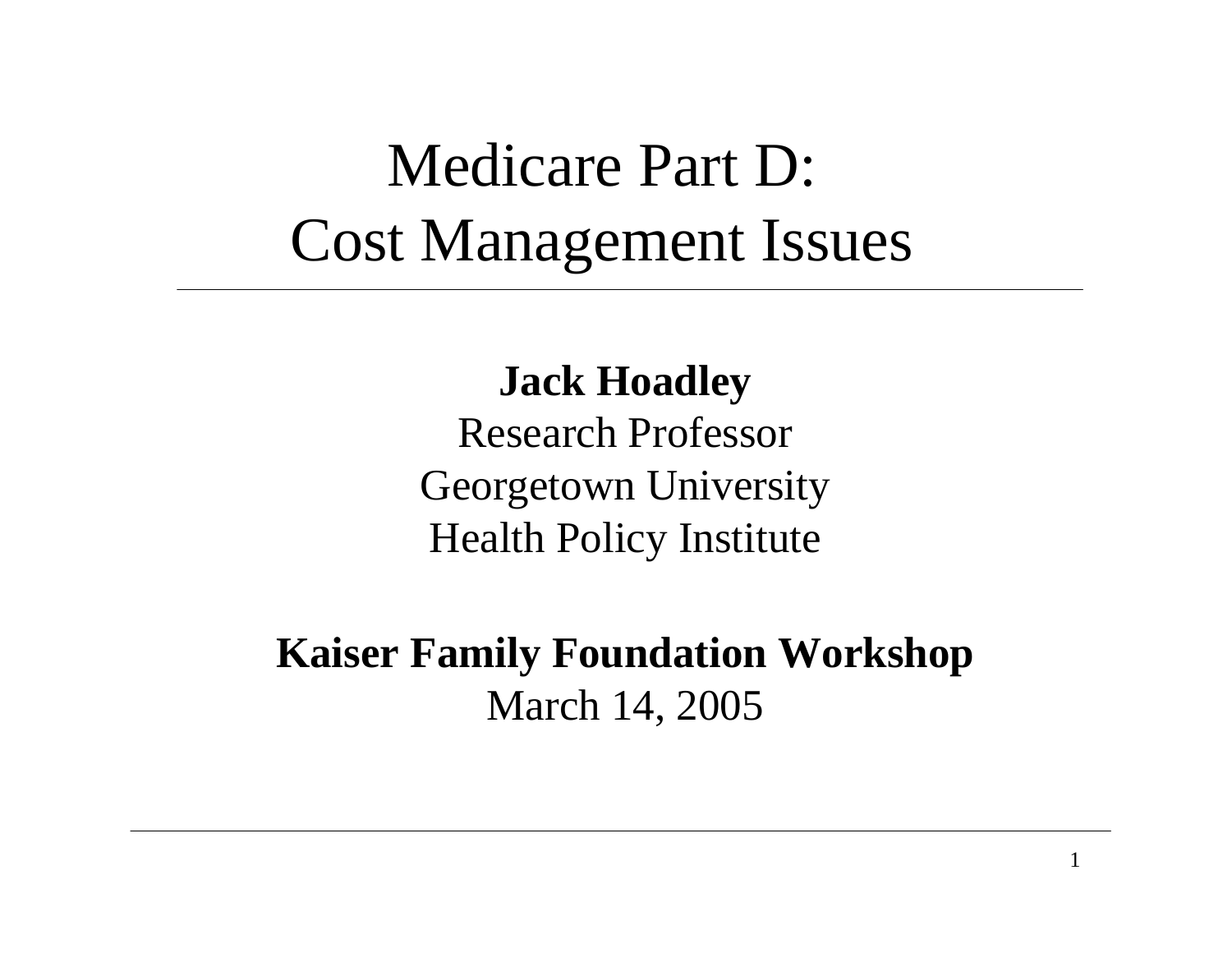# Plan Options for Managing Costs

- Formularies
- Tiered cost sharing
- Prior authorization
- Quantity limits
- Step therapy
- Therapeutic substitution
- Generic substitution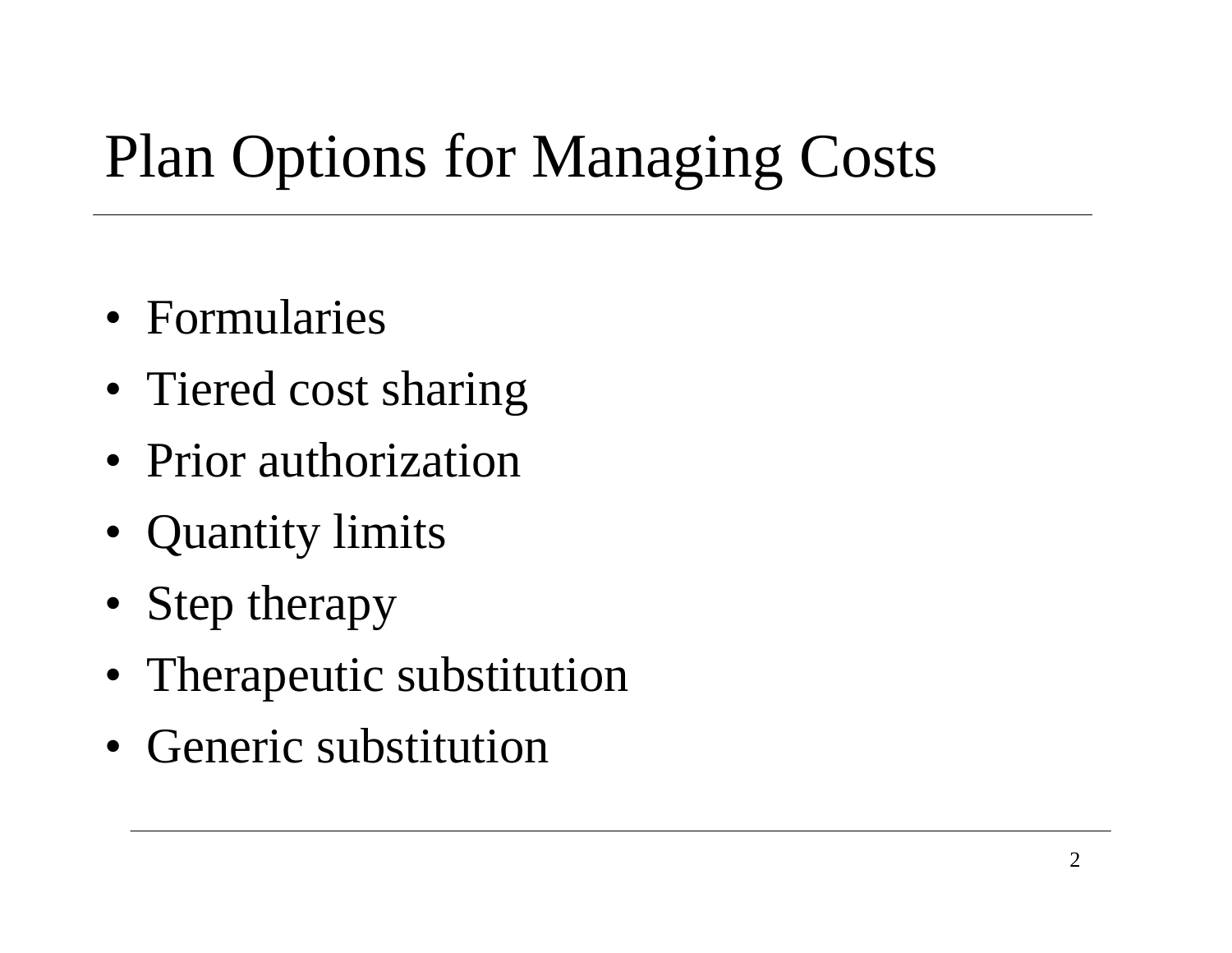### Basic Rules Plans Must Follow

- Nondiscrimination criterion
- Therapeutic classification system
- Pharmacy & therapeutics (P&T) committee
- Actuarial equivalence
- Exceptions and appeals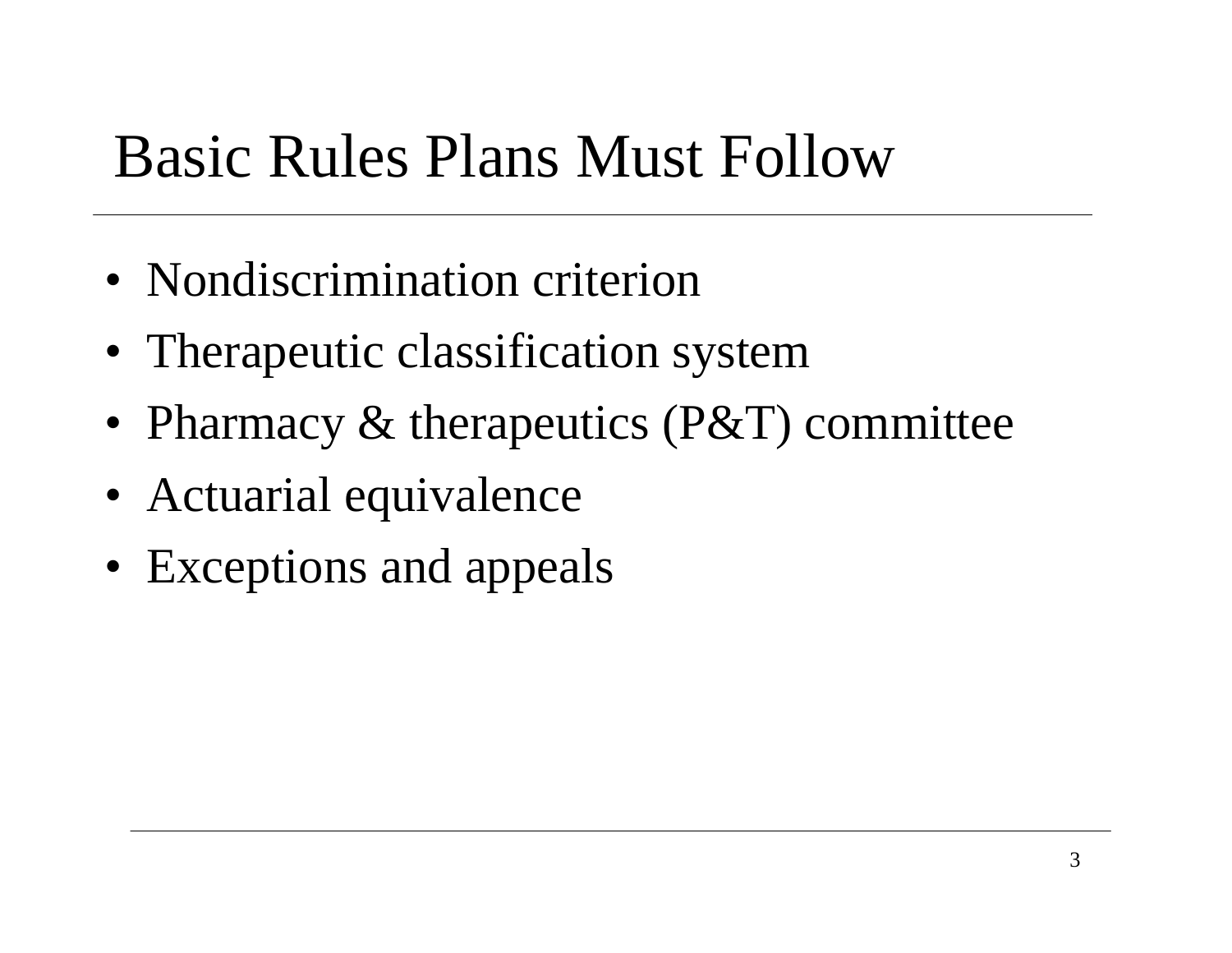### Nondiscrimination Criterion

- *Statute:* Disapprove if design and benefits are likely to substantially discourage enrollment by certain beneficiaries
- *Rule:* Adequate coverage of the types of drugs most commonly needed by enrollees, as recognized in national treatment guidelines
- *Preamble:* Offer complete treatment options for a variety of medical conditions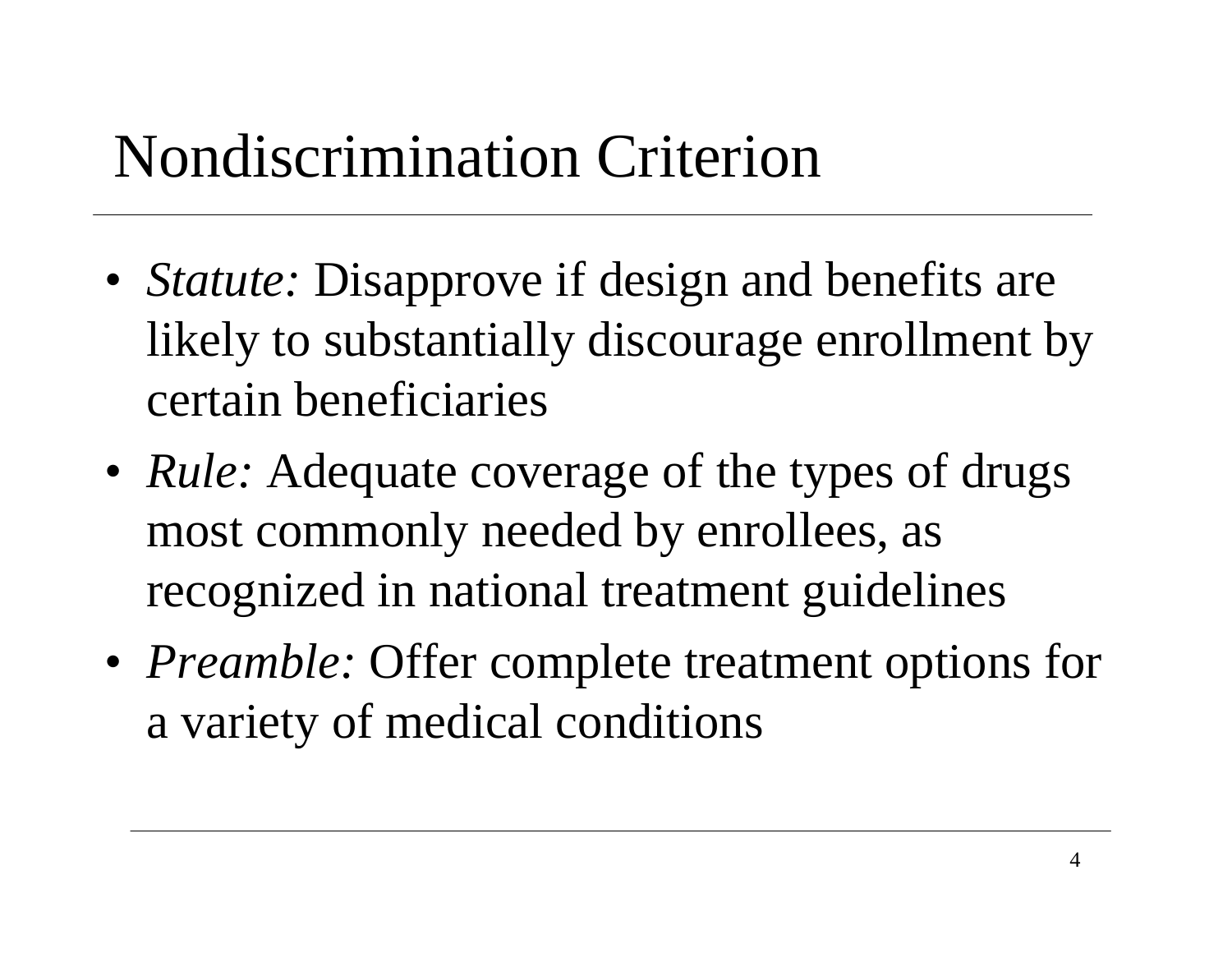### Therapeutic Classification System

- USP model guidelines
	- Level 1: 41 therapeutic categories
	- – Level 2: Pharmacologic classes
		- Result: 146 category/class combinations
	- –Level 3: Key drug types (119)
- Plans may substitute their own system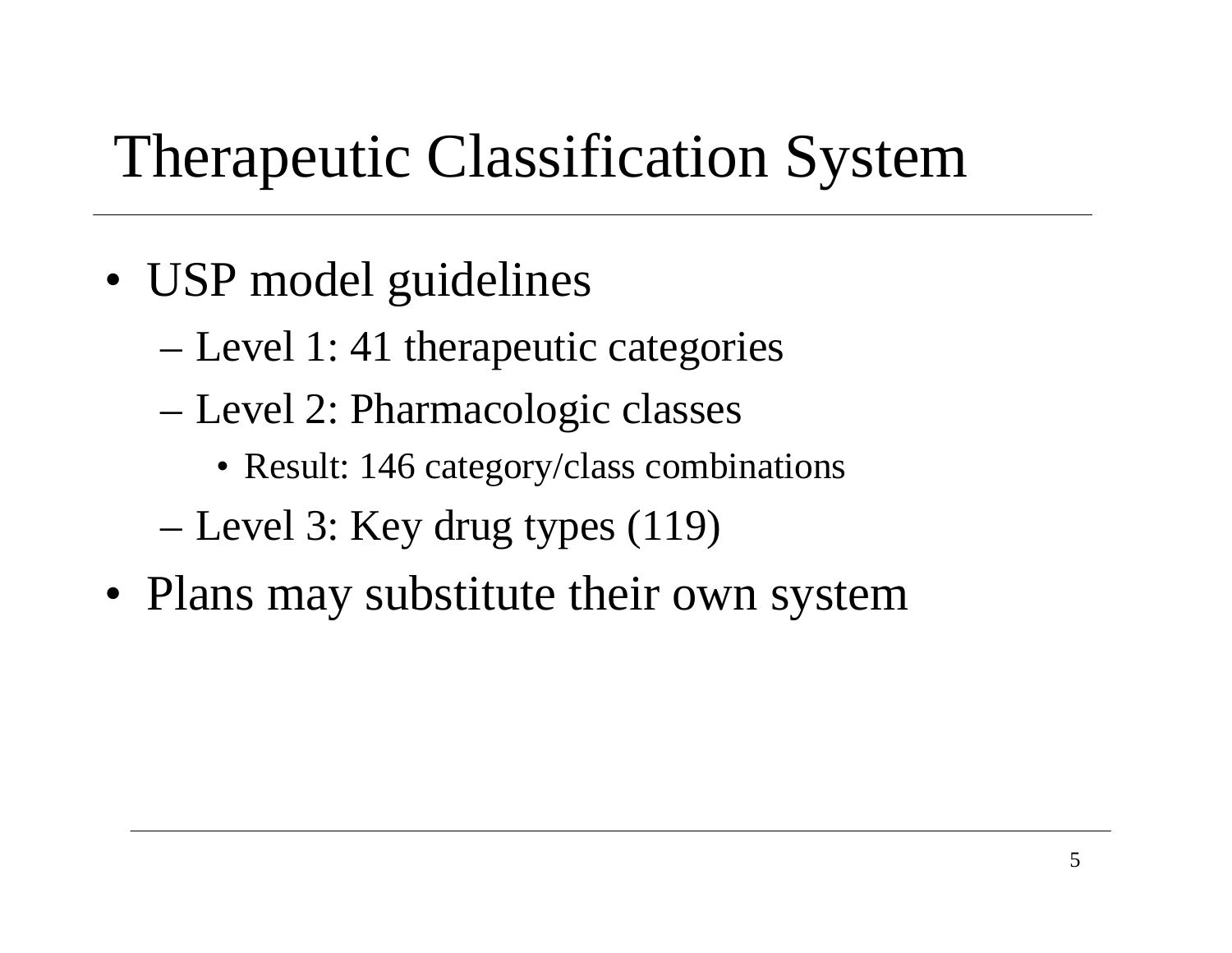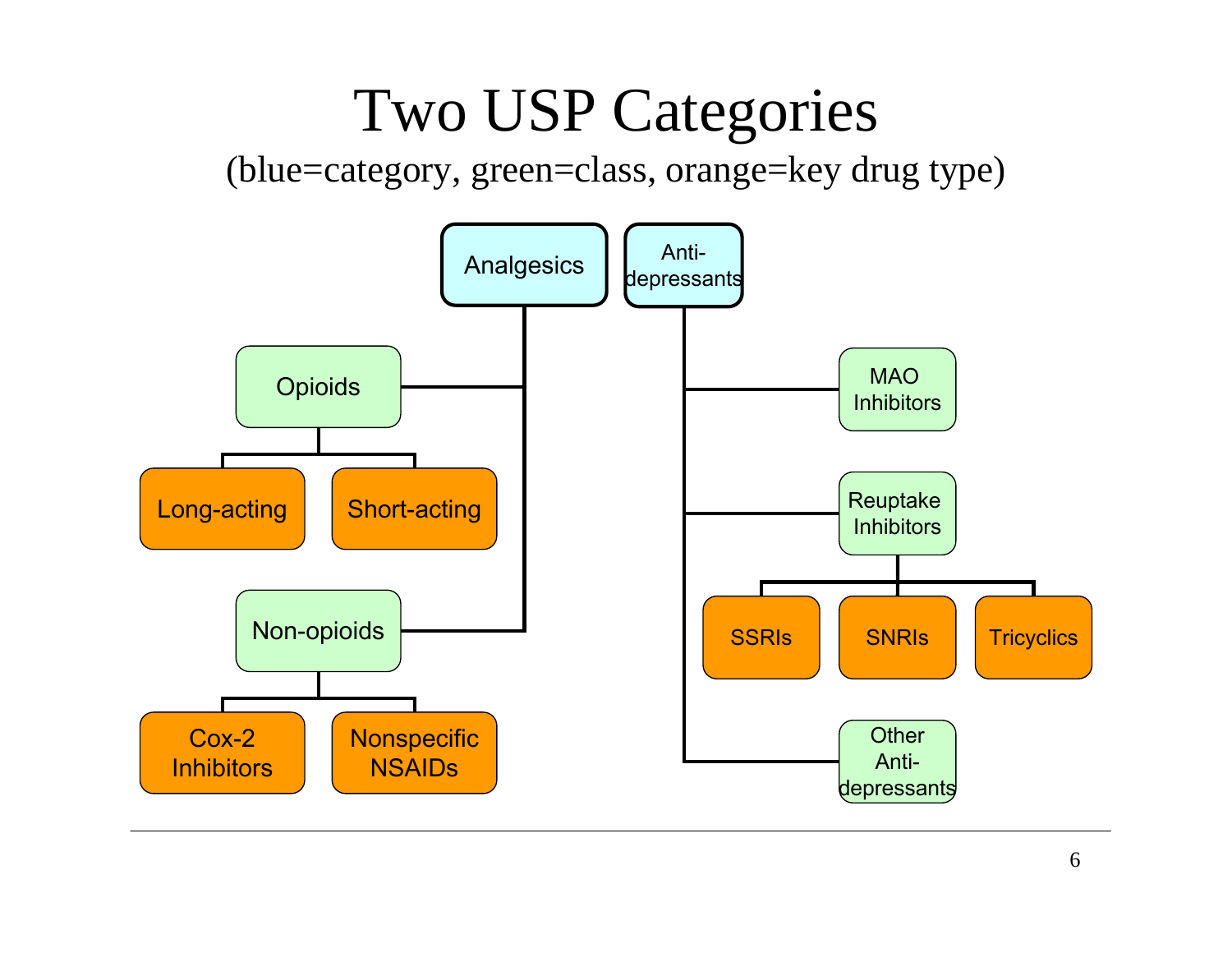### Standards for a Formulary

- 2 drugs per category
- 1 drug per key drug type
- Majority of drugs in selected classes
- Drugs cited in national treatment guidelines
- Drugs reflected across risk adjustment categories
- Drugs in commonly prescribed drug classes
- Special rule if tier for high-cost drugs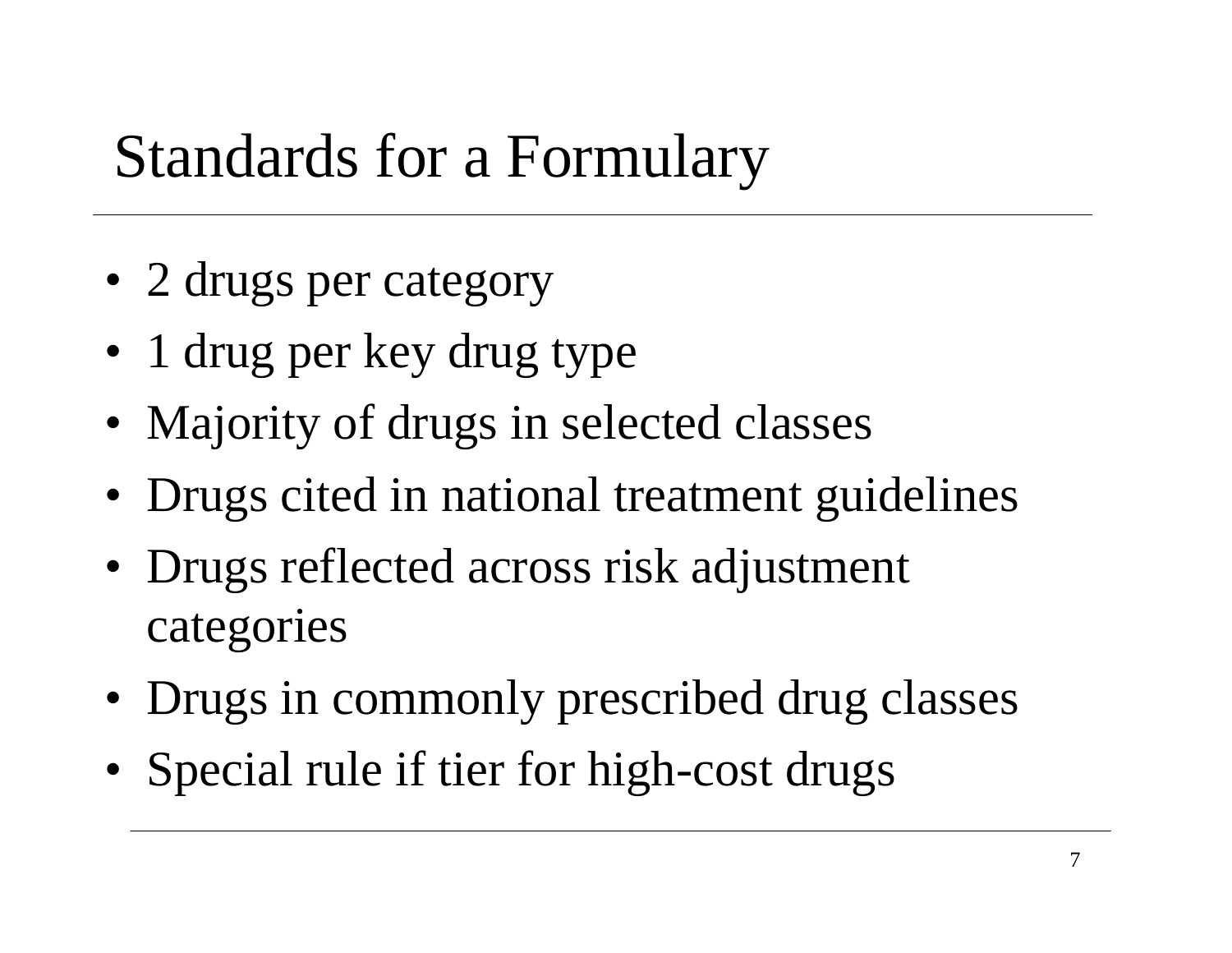#### Sample USP Category, 3 Classes, and 3 Key Drug Types **MAO Inhibitors**Nardil**Other Anti-Depressants Wellbutrin ANTI-DEPRESSANTS**

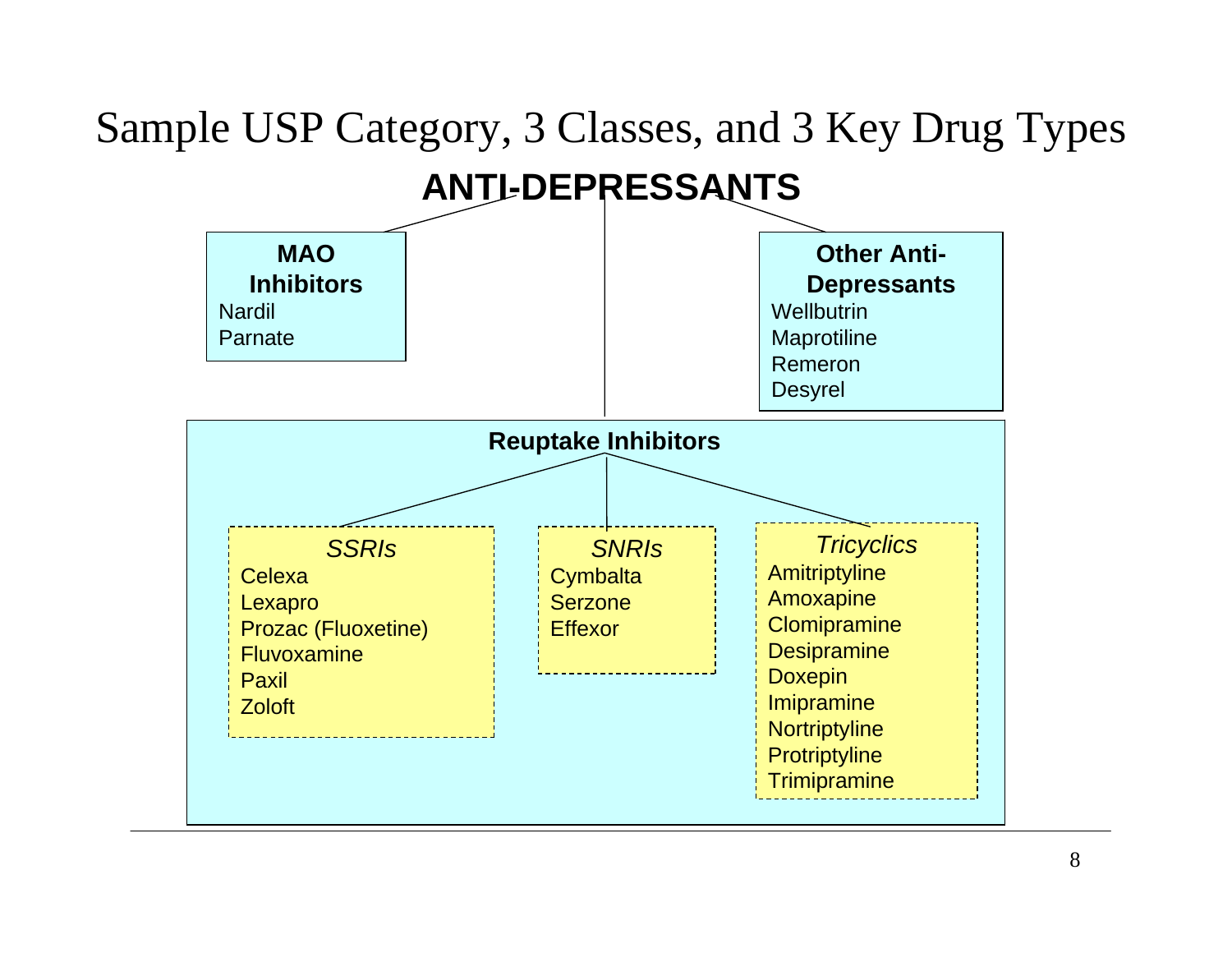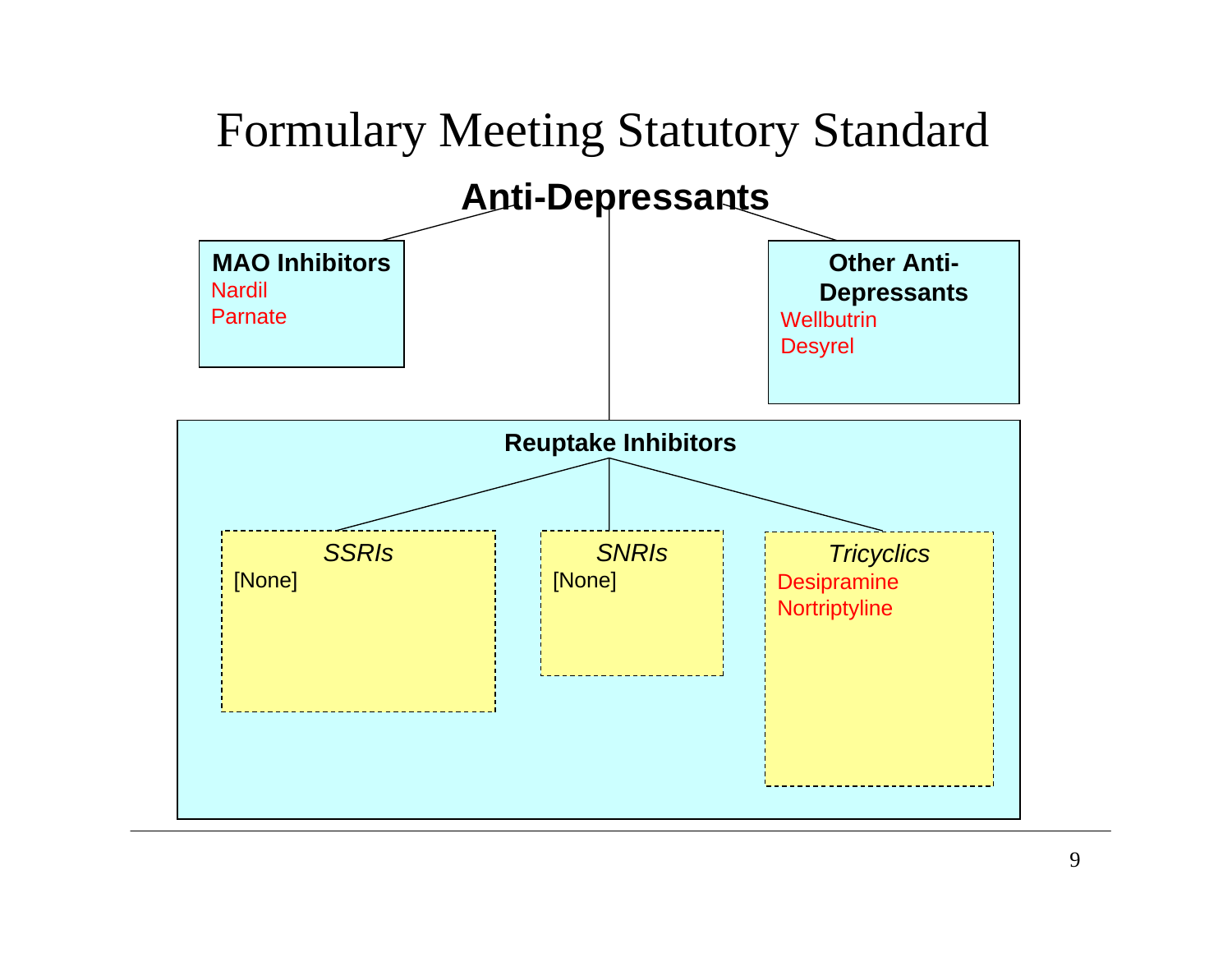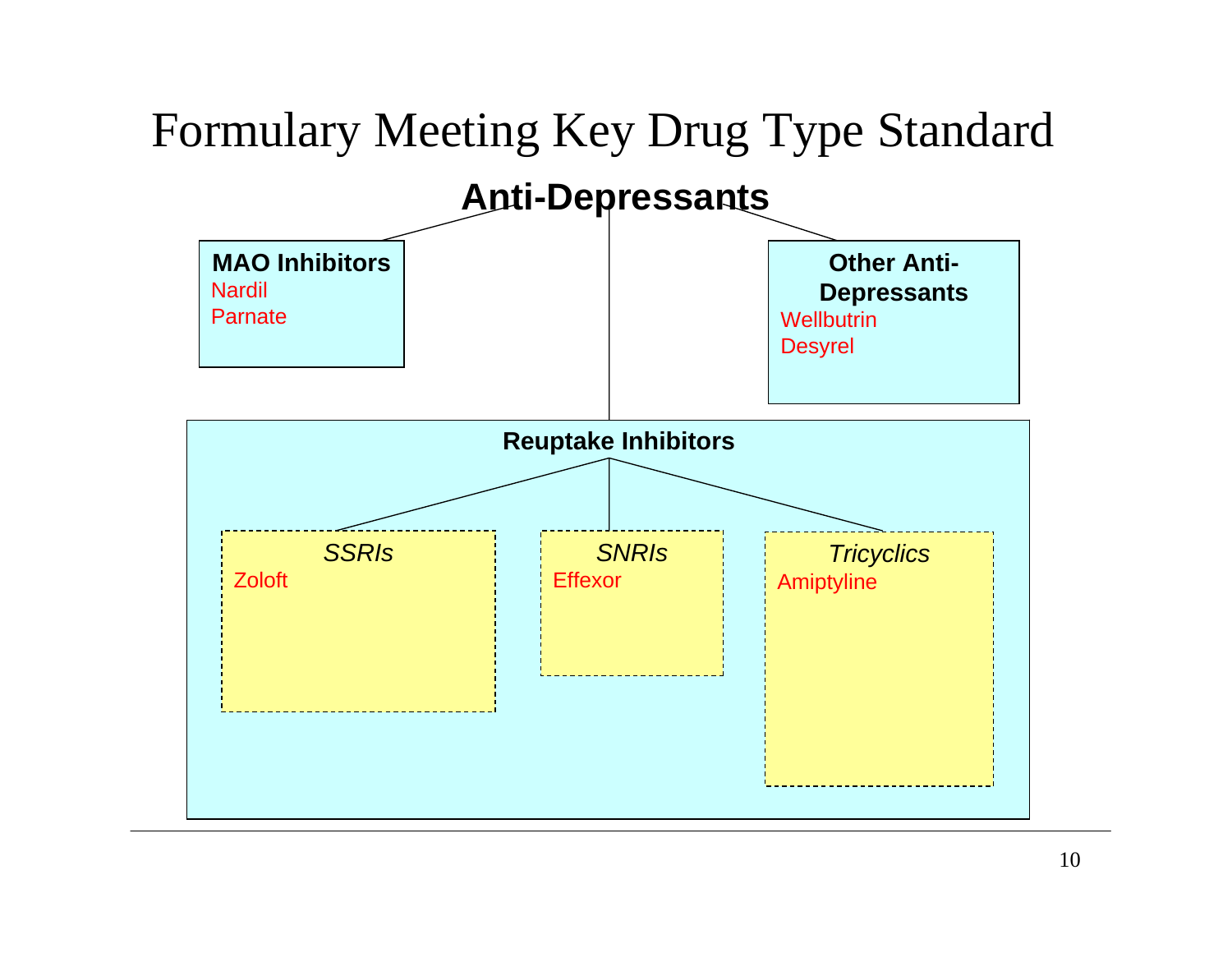### Formulary Meeting Majority of Category Standard

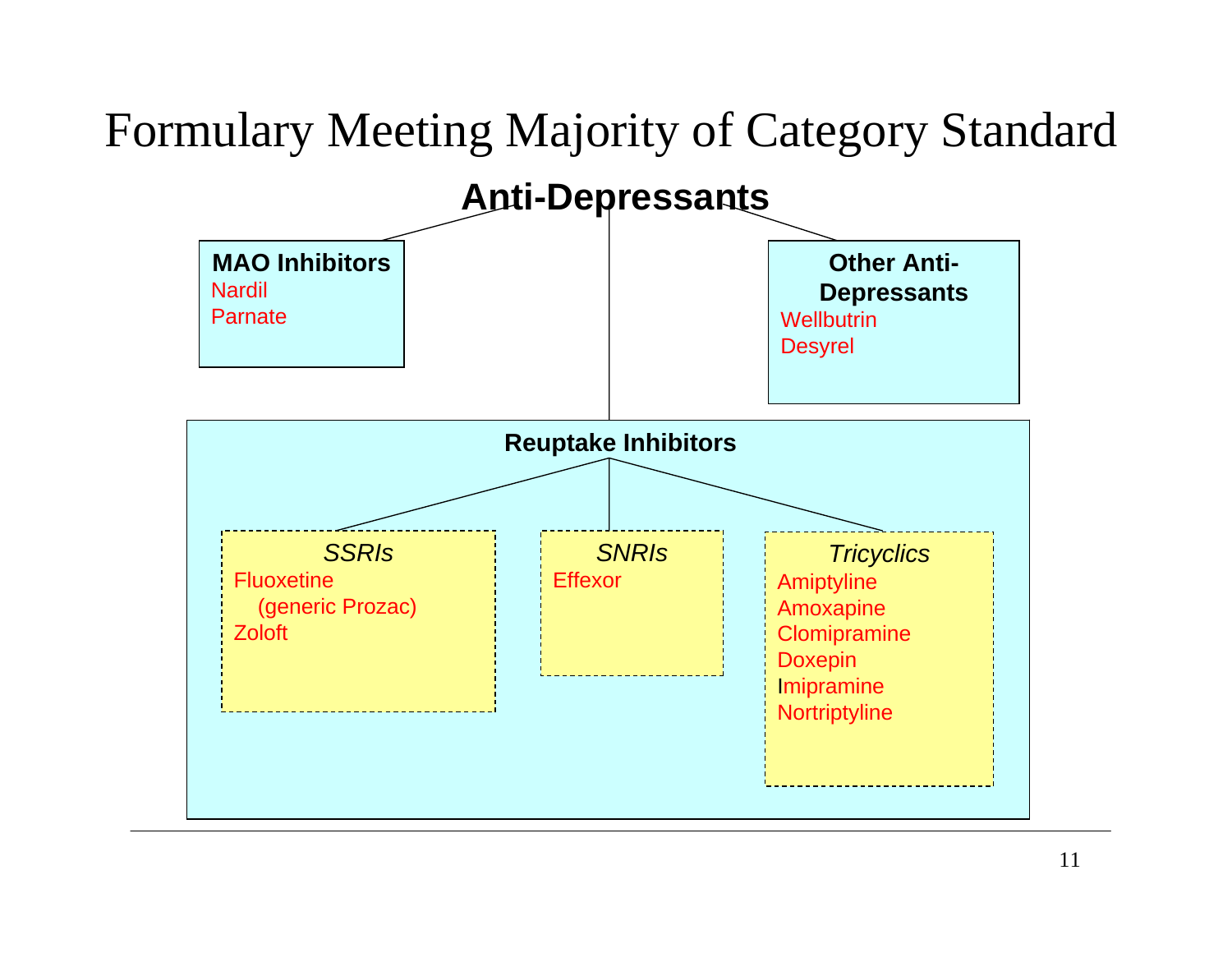# Tiered Cost Sharing and Actuarial Equivalence

- Plans may modify coinsurance or other cost sharing
- Constraints imposed by actuarial equivalence
	- Plan may modify 25% coinsurance or substitute copays
	- May also lower deductible, change initial coverage limit, modify cost sharing in catastrophic range
	- –Must account for shift in use
- Guidance: not all drugs can be in high tier
- Self-attestation by plan actuary; CMS review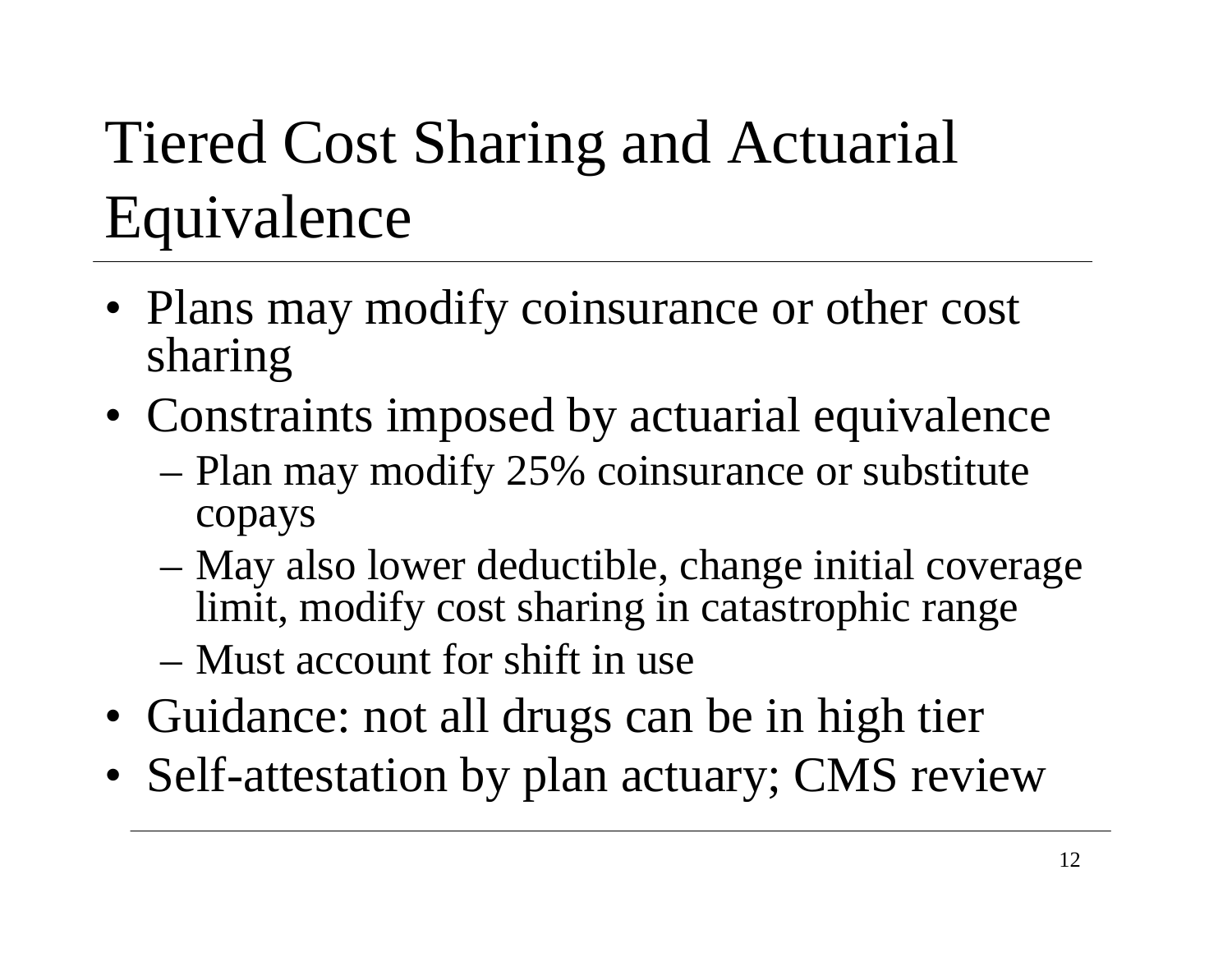### Actuarially Equivalent Tiered Cost Sharing Options

| <b>DRUG</b>    | <b>STANDARD</b> | PLAN <sub>1</sub> | PLAN <sub>2</sub> | <b>PLAN 3</b> |
|----------------|-----------------|-------------------|-------------------|---------------|
| <b>Nardil</b>  | 25%             | 20%               | 2%                | 65%           |
| Parmate        | 25%             | 20%               | 2%                | 65%           |
| Paxil          | 25%             | 30%               | 35%               | 10%           |
| <b>Zoloft</b>  | 25%             | 30%               | 35%               | 10%           |
| <b>Effexor</b> | 25%             | 20%               | 2%                | 65%           |
| Amitriptyline  | 25%             | 5%                | 2%                | 65%           |
| Doxepin        | 25%             | 5%                | 2%                | 65%           |
| Wellbutrin     | 25%             | 20%               | 2%                | 65%           |
| Remeron        | 25%             | 20%               | 2%                | 65%           |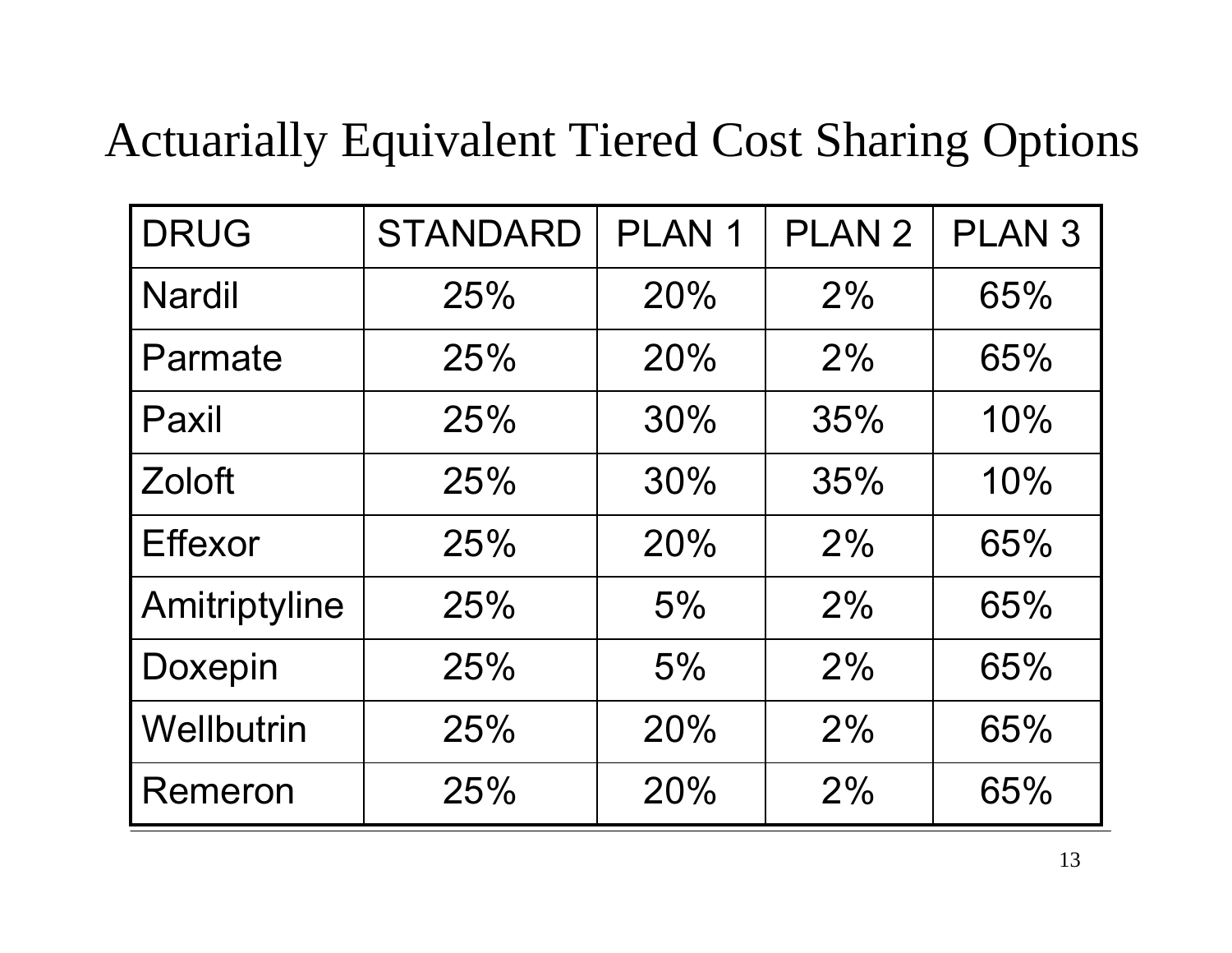### How Will the Consumer Be Protected?

- Plans need to meet requirements –P&T committee decisions
- Plans will look to the market – Consider impact on enrollment
- CMS Review
	- Review basic requirements
	- –Test formularies against guidance standards
	- Review against best practices
- Exceptions and Appeals